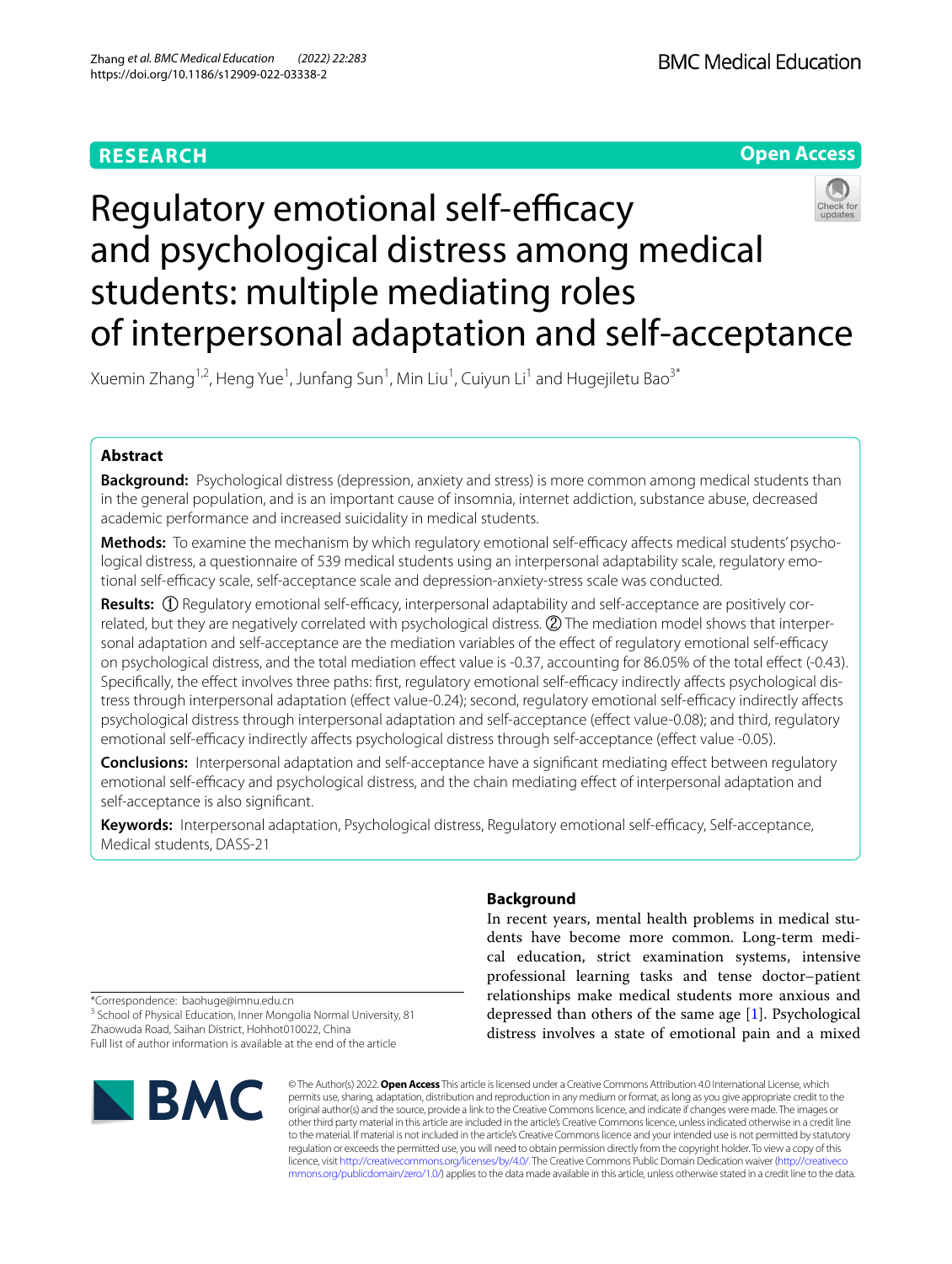state of negative emotions such as depression and anxiety, sometimes accompanied by physical symptoms [\[2](#page-7-1)]. Researchers usually use the Depression-Anxiety-Stress Scale (DASS-21) to assess the degree of psychological distress. Research shows that almost half of medical students experience serious psychological distress during their school years [\[3](#page-7-2)[–5](#page-7-3)]. Psychological distress is a risk factor that leads to sleep problems [[6,](#page-7-4) [7\]](#page-7-5), internet addiction  $[8]$  $[8]$ , suicide risk  $[9, 10]$  $[9, 10]$  $[9, 10]$ , substance abuse  $[11]$  $[11]$  and academic performance decline in medical students [\[12](#page-7-10)]. Intense psychological distress also interferes with medical students' studies and lives, reduces their quality of life [[13\]](#page-7-11), and even affects their future medical service quality  $[14]$  $[14]$ . Therefore, it is essential to explore the predictive factors of medical students' psychological distress (anxiety, depression and stress), which will facilitate intervention and the treatment of medical students' psychological distress and improve their health.

The level of self-efficacy is the core factor that determines an individual's thinking mode, behaviour mode and emotive response in stressful situations [\[15](#page-7-13)]. It is found that self-efficacy plays a very important role in the education of medical students  $[16]$  $[16]$ . Self-efficacy is related to medical students' motivation, professional commit-ment, academic achievement and depression [[17](#page-7-15)[–19](#page-7-16)]. Therefore, it is very important to explore how self-efficacy afects the life of medical students. Regulatory emotional self-efficacy embodies the role of self-efficacy in the process of emotional self-regulation, which refers to the subjective evaluation of an individual's ability to express positive emotions in response to positive events and manage undesirable emotions in times of adversity [[20\]](#page-7-17). Individuals who believe that they have the ability to adjust their emotions will make active attempts to do so several times and fnally gain more emotional experiences that are more benefcial to them by constantly trying to master emotional adjustment strategies [[21\]](#page-7-18). An experimental study found that compared to a control group, participants who believed their regulatory emotional self-efficacy to be enhanced had a relatively less negative emotional response to negative emotions [\[22](#page-7-19)]. Other cross-sectional studies have shown that regulatory emotional self-efficacy can negatively predict depression [[23,](#page-7-20) [24](#page-7-21)], posttraumatic stress disorder [\[25](#page-7-22)], academic stress  $[26]$  $[26]$  and trait anxiety  $[27]$  $[27]$  $[27]$ . Therefore, it can be inferred that medical students with high regulatory emotional self-efficacy experience less psychological distress, but the infuencing mechanism between regulatory emotional self-efficacy and psychological distress has not yet been determined.

Emotions are closely related to an individual's social system and have important communication value [[28\]](#page-7-25). Diferent emotions convey unique information through the process of communication. Many psychological troubles are caused by interpersonal problems. Anxiety, depression and stress are always accompanied by interpersonal problems [[29–](#page-7-26)[31](#page-7-27)]. According to the theory of the interpersonal relationships of depression, depressed individuals exhibit more limitations in interpersonal problem solving ability and more interpersonal maladjustment  $[32, 33]$  $[32, 33]$  $[32, 33]$ . Therefore, difficulties and obstacles experienced in interpersonal relationships are important reasons for psychological distress. Studies have found that interpersonal psychotherapy, as a widely used psychotherapy method, has a positive efect in relieving psychological distress  $[34]$  $[34]$  $[34]$ . The interpersonal ability of medical students is related to whether they can become qualified doctors in the future. It is difficult for medical students who do not have interpersonal communication skills to establish a good doctor-patient relationship [[35\]](#page-7-31). On the other hand, the main infuencing factor of self-efficacy is the experience of success or failure, and considerable experience with regulating emotions is acquired through interpersonal interaction, so individuals with a high level of self-efficacy experi-ence more harmonious interpersonal relationships [\[36](#page-7-32), [37\]](#page-7-33). It has also been found that regulatory emotional self-efficacy can predict interpersonal adaptation, and people who are confdent in their emotional regulation capacities have stronger communication skills [[38](#page-7-34)]. Therefore, interpersonal adaptation may play an intermediary role between regulatory emotional self-efficacy and psychological distress.

Among the internal factors that afect psychological distress, the degree of self-acceptance is an important factor. Self-acceptance occurs when an individual makes an objective and reasonable evaluation of his own advantages and disadvantages, confrms his own value, and fully accepts his own reality [[39](#page-8-0)]. It is found that medical students with high self-acceptance scores are also more inclined to accept others, which will help doctors and patients form a trusting relationship [[40](#page-8-1)]. Studies have proven that self-acceptance is a predictor of psychological distress [\[41](#page-8-2)] in that it can protect individuals from symptoms of depression [[42,](#page-8-3) [43](#page-8-4)] and signifcantly predict stress and anxiety levels [\[44](#page-8-5), [45\]](#page-8-6). Improving self-acceptance of individuals through group activities can help them reduce symptoms of depression and stress [[46](#page-8-7)]. On the other hand, persons with a high level of self-efficacy exhibit greater self-acceptance  $[47, 48]$  $[47, 48]$  $[47, 48]$  $[47, 48]$ , and self-efficacy can positively predict the level of self-acceptance [\[49](#page-8-10)]. Other studies have found a strong correlation between self-acceptance and expectations of emotional regulation [[50\]](#page-8-11). Therefore, it is inferred that self-acceptance may play an intermediary role between regulatory emotional self-efficacy and psychological distress.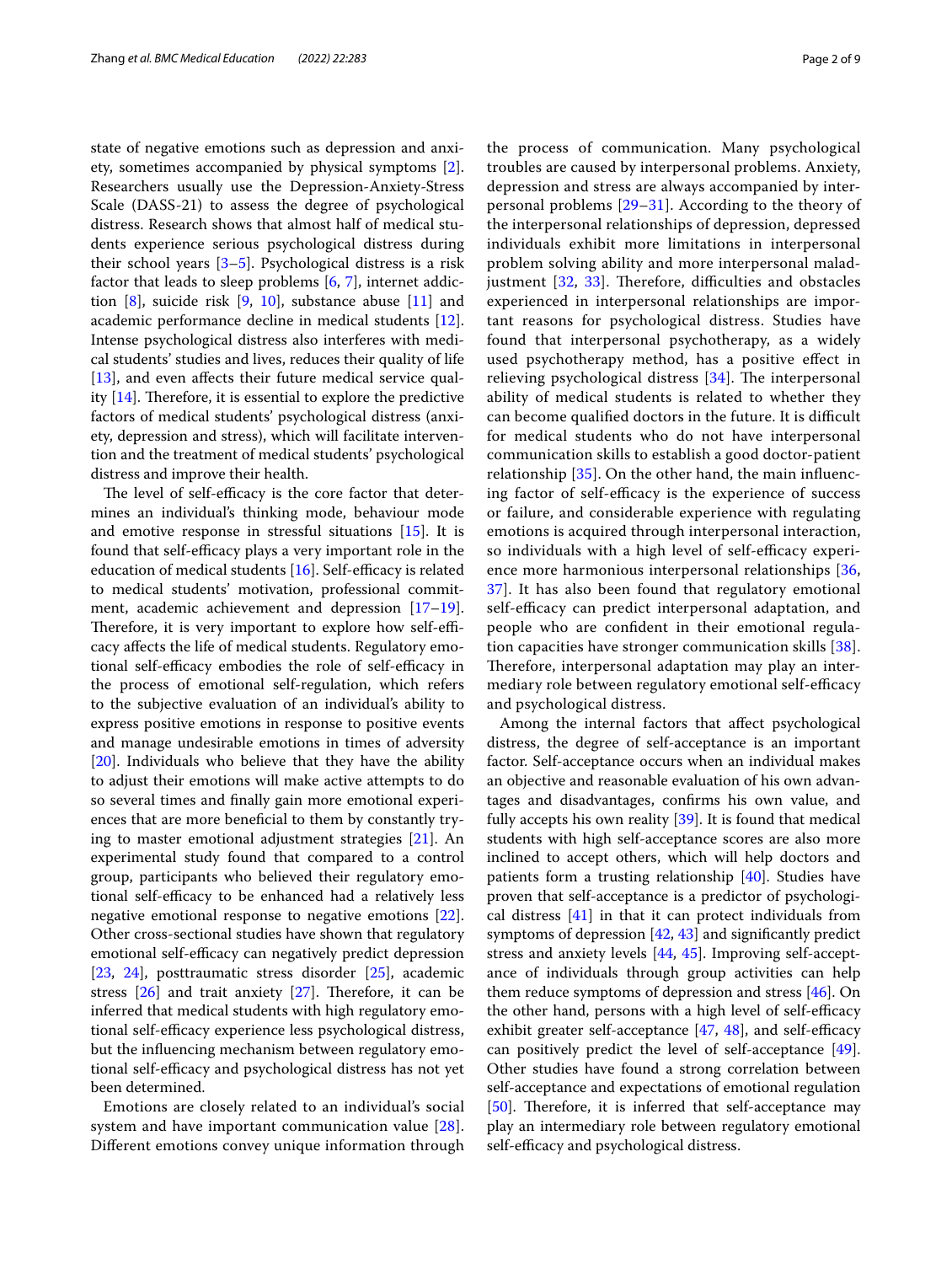According to the theory of interpersonal relationships of depression, people who experience more interpersonal rejection and confict are more likely to form negative self-evaluations, which ultimately increases the risk of experiencing depression [\[32](#page-7-28)]. It has also been found that the more negative interpersonal relationships are, the lower levels of self-acceptance are, which is accompanied by greater anxiety and depression [[44\]](#page-8-5). It can be inferred that the level of interpersonal adaptation can afect psychological distress through self-acceptance. Regulatory emotional self-efficacy is also closely related to interpersonal adaptation  $[38]$  $[38]$  $[38]$ . Therefore, it can be speculated that emotional self-efficacy negatively predicts psychological distress through the chain mediation of interpersonal adaptation and self-acceptance. The present study was designed to test the following research hypotheses and conceptual model (see Fig. [1](#page-2-0)):

Based on the foregoing, the following research hypotheses are proposed: H1: interpersonal adaptation among medical students is the mediating factor of regulatory emotional self-efficacy affecting psychological distress; H2: self-acceptance in medical students is the intermediary factor of regulatory emotional self-efficacy affecting psychological distress; H3: regulatory emotional selfefficacy in medical students affects psychological distress through the chain mediation of interpersonal adaptation and self-acceptance. In this study, intermediary analysis was used to explore the relationships between medical students' regulatory emotional self-efficacy, interpersonal adaptation, self-acceptance and psychological distress.

## **Methods**

#### **Participants**

We conducted the study at Baotou Medical College in Inner Mongolia, China from May 2021 to July 2021. Students' provided data through the Tencent questionnaire platform between their public courses. A total of 570 questionnaires were distributed, and 539 questionnaires (94.6%) were efectively collected. As our exclusion criterion, the questionnaire had to be completed in less than 2 min. The participants included 169 men (31.4%) and 370 women (68.6%) aged between 17 and 22 years old  $(M=19.26, SD=0.93)$ . 192 (35.6%) were first year students,166 (30.8%) were second year students, 116 (21.5%) were third year students, 65(12.1%) were fourth year students. In total, 164(30.4%) of the participants were from cities,169(31.4%) were from towns and 206(38.2%) were from rural areas and 229 (42.5%) were only children while 310 (57.5%) were not only children.

All participants were selected using the cluster random sampling method, who were asked to sign informed consent forms. They were informed that they could withdraw from the study at any time, and were assured that data were anonymous. The study had received ethical approval from the Ethics Committee of Baotou Medical College (3/4 2021).

#### **Measures**

#### *Interpersonal adaptability*

The Interpersonal Adaptability Scale was compiled by Lu Xiefeng (2003) [[51](#page-8-12)]. It includes 11 questions administered through a single-dimensional questionnaire. An example item is "I find people around me difficult to get along with". Among the items, 1, 3, 4, 5, 8 and 10 are reverse scores. All the items were rated on a 5-point Likert scale, ranging from  $1 = \text{very nonconforming to } 5 = \text{very con-}$ forming. The higher a score is, the more interpersonal adaptability a college students exhibits. This measure has demonstrated good reliability among college students [[52\]](#page-8-13). In the present study, the Cronbach's alpha of this questionnaire was measured as 0.88.

#### *Regulatory emotional self‑efcacy*

The Regulatory Emotional Self-efficacy Questionnaire was compiled by Caprara et al. and revised by Yu Guoliang et al.  $(2009)$   $[20, 53]$  $[20, 53]$  $[20, 53]$ . The questionnaire includes

<span id="page-2-0"></span>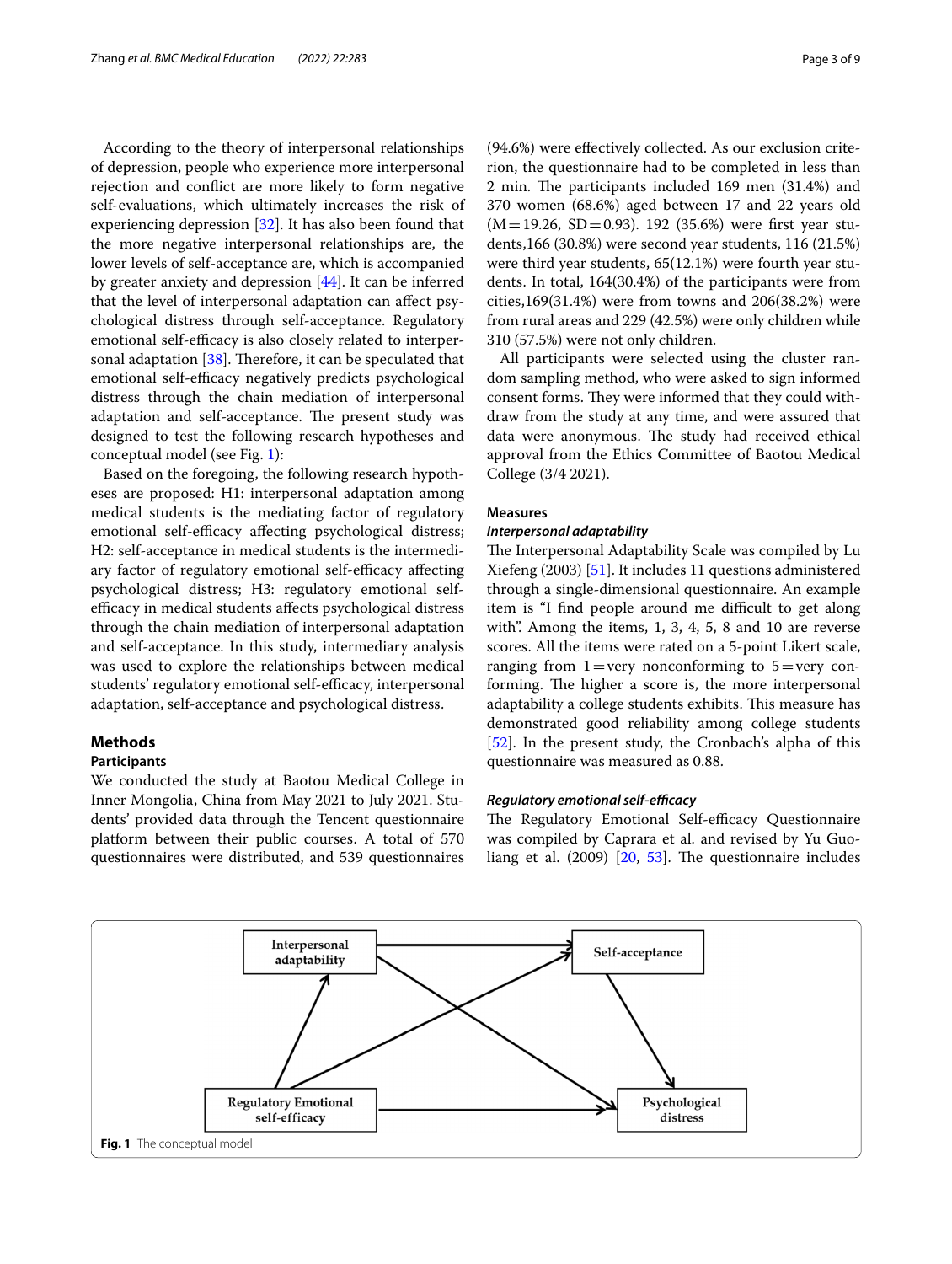12 questions about expressing positive emotions (four items, e.g.,"When something pleasant happens, I will express my pleasure"), regulating depression (five items, e.g.,"I can keep myself away from depression when I am lonely")and regulating anger (three items, e.g.,"I can avoid getting annoyed when others are deliberately picking on me"). Responses are made on a 5-point Likert scale, ranging from  $1 = \text{very nonconforming to } 5 = \text{very conform-}$ ing. The higher a score is, the better regulatory emotional self-efficacy is. This measure has demonstrated good reliability among college students [[54](#page-8-15)]. In the present study, the values of Cronbach's alpha of this scale and three subscales (i.e., expressing positive emotions, regulating depression and regulating anger) were 0.89,0.85,0.85, and 0.81.

#### *Self‑acceptance*

The Self-acceptance Questionnaire was designed by Zhong Wen and Gao Wenfeng (1999) [[55\]](#page-8-16) and includes 16 questions on the two dimensions of selfacceptance(eight items, e.g.,"My inner wish never dares to say it") and self-evaluation(eight items, e.g.,"I am almost all advantages"). Participants were asked to evaluate themselves, and answers were scored on a 4-point Likert scale, ranging from  $1=$  strongly disagree to  $4=$  strongly agree. The higher the total score is, the higher the level of self-acceptance is. This measure has demonstrated good reliability among college students [[56](#page-8-17)]. In the present study, the Cronbach's alpha of this questionnaire and two subscales (i.e., self-acceptance and self-evaluation) was measured as 0.86,0.85, and 0.84.

#### *Psychological distress*

Psychological distress was measured by the simplifed Chinese version of the Depression-Anxiety-Stress Scale (DASS-21) compiled by Lovibond et al. and introduced by Gong Xu et al.  $(2010)$  [\[57](#page-8-18)]. The questionnaire includes 21 questions about expressing depression (seven items, e.g.,"I don't seem to feel happy or comfortable at all"), anxiety(seven items, e.g.,"I feel thirsty") and stress(seven items, e.g.,"I fnd it hard to calm myself down"), measured across 4 grades (from  $0=$  nonconforming to  $3=$  always conforming). The higher a score is, the more serious psychological distress is. This measure has demonstrated good reliability among college students [\[58](#page-8-19)]. In the present study, the Cronbach's alpha of this questionnaire and three subscales (i.e., depression, anxiety and stress) was measured as 0.89, 0.80, 0.71, and 0.78, respectively.

# **Data analysis**

SPSS22 statistical software was used to sort and analyse the data. The statistical methods used include descriptive analysis, Pearson correlation analysis, and mediation efect tests completed with Process plug-in (Model 6) [[59\]](#page-8-20).Mediation hypotheses were tested with bootstrapping via a resampling of 5000 samples to calculate 95% confdence intervals (CIs). If the 95% CI did not contain zero and the *p* value was < 0.05, results were deemed statistically signifcant.

## **Results**

## **Descriptive and correlation analysis**

Descriptive and correlation analysis were performed on interpersonal adaptability, regulatory emotional selfefficacy, self-acceptance and psychological distress. The results are shown in Table [1](#page-3-0). Regulatory emotional self-efficacy, interpersonal adaptability and self-acceptance are negatively correlated with psychological distress  $(r = -0.39, -0.59, \text{ and } -0.53)$  to a moderate degree [[60\]](#page-8-21). Self-acceptance is moderately positively correlated with interpersonal adaptability  $(r=0.65)$  and regulatory emotional self-efficacy  $(r=0.49)$ , and interpersonal adaptability is also moderately positively correlated with self-acceptance  $(r=0.53)$ .

## **Multiple mediation analysis**

Using the Harman single-factor test method, an exploratory factor analysis of all measurement items without rotation was carried out. The results show 13 common factors with characteristic values of greater than 1, and the frst common factor explains the critical standard of 25.61% of the total variance and less than 40%  $[61]$  $[61]$ . This shows an absence of common method bias in this study.

<span id="page-3-0"></span>

| <b>Table 1</b> Descriptive statistical results and correlation analysis ( $n = 539$ ) |  |
|---------------------------------------------------------------------------------------|--|
|---------------------------------------------------------------------------------------|--|

| Variable                              | <b>Test Score</b> | <b>Correlation Coefficient(r)</b> |           |           |  |  |  |
|---------------------------------------|-------------------|-----------------------------------|-----------|-----------|--|--|--|
|                                       | $(mean \pm SD)$   |                                   |           |           |  |  |  |
| 1. regulatory emotional self-efficacy | $43.05 \pm 6.21$  | $\sim$                            |           |           |  |  |  |
| 2. Interpersonal adaptability         | $42.50 \pm 7.00$  | $0.53***$                         | $\,$      |           |  |  |  |
| 3. Self-acceptance                    | $41.73 \pm 6.61$  | $0.49***$                         | $0.65***$ |           |  |  |  |
| 4. Psychological distress             | $6.56 + 6.84$     | $-0.39**$                         | $-0.59**$ | $-0.53**$ |  |  |  |

\*\* *p*<0.01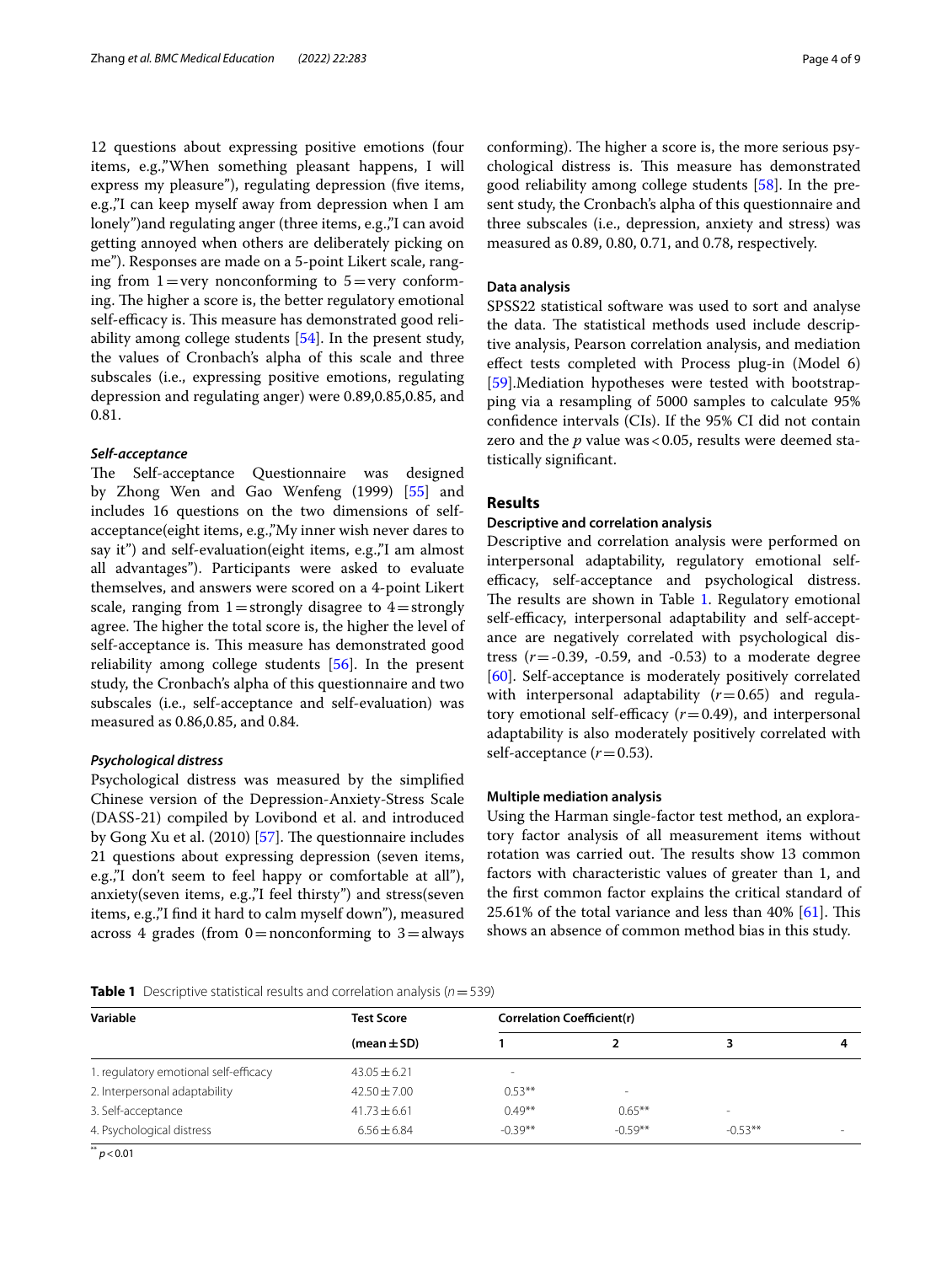Model 6 of the SPSS macro compiled by Hayes was used to test the mediating efect of interpersonal adaptation and self-acceptance on the relationship between regulatory emotional self-efficacy and psychological distress. The results (see Table [2\)](#page-4-0) show that medical students' regulatory emotional self-efficacy significantly positively predicts interpersonal adaptation (β=0.53, *P*<0.001) and self-acceptance ( $\beta$ =0.20, *P*<0.001). Interpersonal adaptation signifcantly positively predicted self-acceptance ( $\beta$ =0.55, *P*<0.001). When all predictive variables are included in the regression equation at the same time, only interpersonal adaptation ( $β = -0.41$ ,  $P < 0.001$ ) and self-acceptance ( $β = -0.23$ ,  $P < 0.001$ ) have a significant negative predictive efect on psychological distress, while regulatory emotional self-efficacy ( $β = -0.06$ ,  $P = 0.16$ ) has no predictive efect on psychological distress.

The mediating effect test results show that (see Table [3](#page-4-1)), the bootstrap 95% confdence interval of the indirect efects of interpersonal adaptation and selfacceptance does not contain 0, which indicates that interpersonal adaptation and self-acceptance are mediating variables of regulatory emotional self-efficacy afecting psychological distress with a total mediating efect value of -0.33, accounting for 84.62% of the total efect (-0.39). Specifcally, three paths are found: frst, the indirect efect of regulatory emotional selfefficacy  $\rightarrow$  interpersonal adaptation  $\rightarrow$  psychological distress (effect value-0.22); second, the indirect effect of regulatory emotional self-efficacy $\rightarrow$  interpersonal  $adaptation \rightarrow self-acceptance \rightarrow psychological$  distress (efect value-0.06); and third, the indirect efect of regulatory emotional self-efficacy  $\rightarrow$  self-acceptance  $\rightarrow$  psychological distress (effect value -0.05). The model is presented in Fig. [2](#page-5-0).

#### <span id="page-4-0"></span>**Table 2** Results of the multiple mediation analysis

| <b>Regression Model Outcome Variable</b> | <b>Predictor Variable</b>  | <b>Goodness-of-Fit Indices</b> |       |             | Regression<br><b>Coefficient and</b><br>Significance |            |
|------------------------------------------|----------------------------|--------------------------------|-------|-------------|------------------------------------------------------|------------|
|                                          |                            | R                              | $R^2$ | F           | β                                                    | t          |
| Interpersonal adaptability               |                            | 0.54                           | 0.29  | $110.77***$ |                                                      |            |
|                                          | Gender                     |                                |       |             | $-0.18$                                              | $-2.32*$   |
|                                          | Emotional self-efficacy    |                                |       |             | 0.53                                                 | $14.64***$ |
| Self-acceptance                          |                            | 0.68                           | 0.46  | 150.42***   |                                                      |            |
|                                          | Gender                     |                                |       |             | 0.04                                                 | 0.52       |
|                                          | Interpersonal adaptability |                                |       |             | 0.55                                                 | 5.39***    |
|                                          | Emotional self-efficacy    |                                |       |             | 0.20                                                 | 14.50***   |
| Psychological distress                   |                            | 0.63                           | 0.39  | 85.95***    |                                                      |            |
|                                          | Gender                     |                                |       |             | $-0.19$                                              | $-2.54*$   |
|                                          | Interpersonal adaptability |                                |       |             | $-0.41$                                              | $-8.70***$ |
|                                          | Self-acceptance            |                                |       |             | $-0.23$                                              | $-5.11***$ |
|                                          | Emotional self-efficacy    |                                |       |             | $-0.06$                                              | $-1.42$    |

\* *p*<0.05, \*\*\**p*<0.001

<span id="page-4-1"></span>

| <b>Table 3</b> Bootstrap analysis of multiple mediation effects |  |  |  |  |
|-----------------------------------------------------------------|--|--|--|--|
|-----------------------------------------------------------------|--|--|--|--|

| <b>Effect</b>                                                                                                                                       | <b>Effect Size</b> | <b>SE</b> | 95% CI Boot CI |         | Percentage |
|-----------------------------------------------------------------------------------------------------------------------------------------------------|--------------------|-----------|----------------|---------|------------|
|                                                                                                                                                     |                    |           | Lower          | Upper   | of Effects |
| Total effects                                                                                                                                       | $-0.43$            | 0.04      | $-0.52$        | $-0.35$ | 100%       |
| Direct effects                                                                                                                                      | $-0.06$            | 0.05      | 0.16           | $-0.15$ | 13.95%     |
| Total mediation effects                                                                                                                             | $-0.37$            | 0.05      | $-0.47$        | $-0.28$ | 86.05%     |
| Requlatory emotional self-efficacy $\rightarrow$ Interpersonal adaptability $\rightarrow$ Psychological distress                                    | $-0.24$            | 0.04      | $-0.33$        | $-0.17$ | 55.81%     |
| Requlatory emotional self-efficacy $\rightarrow$ Interpersonal adaptability $\rightarrow$ Self-acceptance $\rightarrow$ Psy-<br>chological distress | $-0.08$            | 0.02      | $-0.12$        | $-0.04$ | 18.60%     |
| Requlatory emotional self-efficacy $\rightarrow$ Self-acceptance $\rightarrow$ Psychological distress                                               | $-0.05$            | 0.02      | $-0.09$        | $-0.02$ | 11.63%     |

*N*=539.Bootstrap=5000.→ =unidirectional path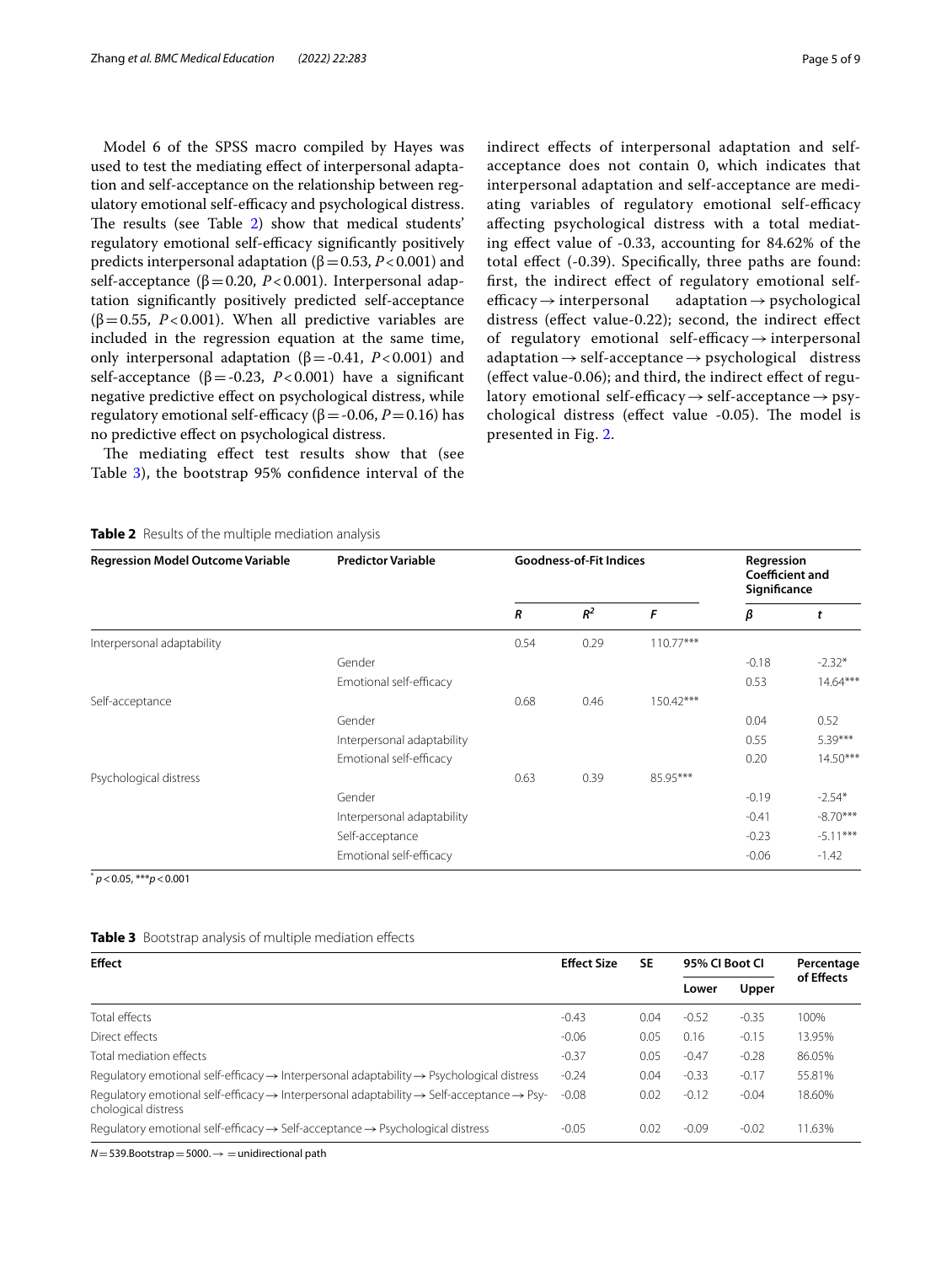

# <span id="page-5-0"></span>**Discussion**

The results of this study confirm the following hypothesis: Regulatory emotional self-efficacy affects psychological distress in medical students through interpersonal adaptation and self-acceptance. This role includes three indirect paths: the single intermediary role of interpersonal adaptation, the single intermediary role of self-acceptance, and the chain intermediary role of interpersonal adaptation and self-acceptance, among which the path of interpersonal adaptation has the largest efect value. To the best of our knowledge, this mediation model has not been verified in previous studies. These findings help us further understand the mechanism by which medical students' regulatory emotional self-efficacy affects psychological distress and can help us better treat and prevent medical students' psychological distress.

First, interpersonal adaptation plays an intermediary role between medical students' regulatory emotional self-efficacy and psychological distress, which proves the authenticity of H1, which means that medical students with poor interpersonal adaptation are more likely to experience psychological distress when their level of emotional self-efficacy is low. Low-level regulatory emotional self-efficacy leads to an increase in psychological distress, which is consistent with previous results [[23–](#page-7-20)[27](#page-7-24)]. Individuals with high levels of regulatory emotional self-efficacy are more confident in coping with their emotions, especially negative emotions, and they adopt effective emotional regulation strategies to change the adverse effects of negative events  $[62]$  $[62]$  $[62]$ . Therefore, in the face of interpersonal difficulties, individuals with high levels of regulatory emotional self-efficacy can adjust their emotions in time and adapt faster, which has been proven by previous studies [[38](#page-7-34)]. On the other hand, good personal relationships can improve negative emotions and enhance self-efficacy  $[63]$  $[63]$ . It is also found that the interpersonal relationship of medical students is related to mental health  $[64, 65]$  $[64, 65]$  $[64, 65]$  $[64, 65]$ , and the bad interpersonal relationship is accompanied by more depression [\[66](#page-8-27)]. Therefore, promoting interpersonal adaptation may help directly or indirectly reduce psychological distress in medical students. Research shows that medical students are under great academic pressure, and sufer more psychological problems than the general population and college students in other felds [\[1](#page-7-0)]. Managers of medical colleges should pay attention to the interpersonal adaptation of medical students, because the ability of interpersonal communication and communication has become the core competence of medical graduates all over the world [\[67](#page-8-28)], which is related to the quality of doctorpatient relationship in future work. It is difficult for students who have difficulty in interpersonal adjustment to master this ability. This study provides a solution to help medical students improve their ability to regulate emotions and make them believe that they have the ability to deal with various emotions. An intervention study found that teaching intervention can signifcantly improve college students' regulatory emotional self-efficacy  $[68]$  $[68]$ . A strong sense of emotional self-efficacy can help students improve their interpersonal adaptability, acquire richer interpersonal skills and help them prevent or manage psychological problems. In addition, some studies have found that group interpersonal therapy is often used to improve the interpersonal skills of college students, and the efect is remarkable, which also provides us with a method to improve the interpersonal adaptation of medical students [[69](#page-8-30)].

Second, self-acceptance plays an intermediary role between medical students' emotional self-efficacy and psychological distress, which proves the authenticity of H2. that is, lower emotional self-efficacy is accompanied by a lower degree of self-acceptance among medical students, which leads to more serious psychological distress. Some studies have shown that individuals who lack confdence in their own skills tend to exaggerate their shortcomings, deny their value and refuse to accept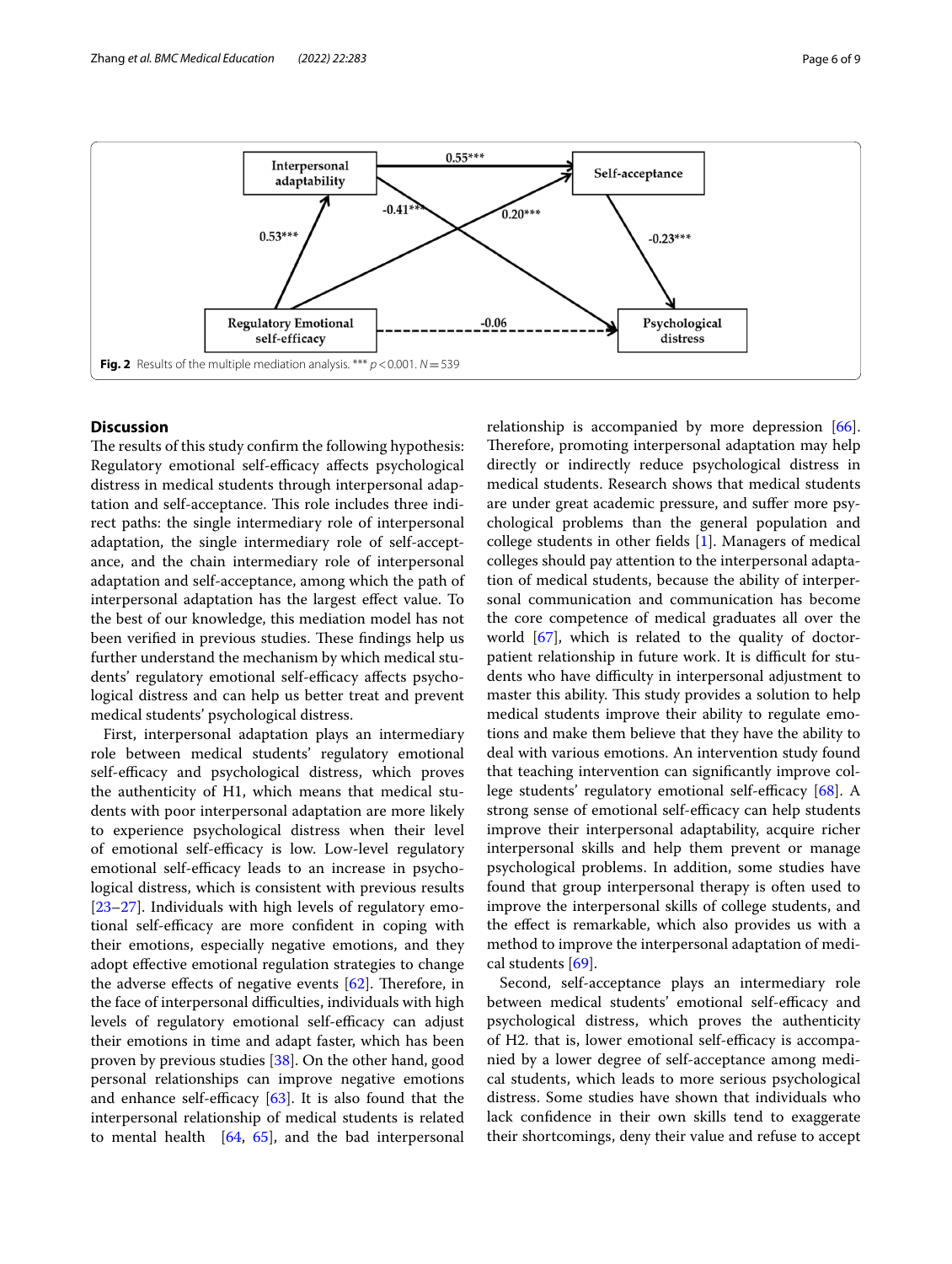themselves [\[47,](#page-8-8) [48](#page-8-9)]. Individuals with little self-acceptance easily to retreat when encountering problems and are more likely to fail when facing challenges, which will spur more psychological difficulty. Because the higher the level of self-acceptance, the lower the individual's anxiety, depression and stress [[44,](#page-8-5) [70,](#page-8-31) [71](#page-8-32)], and some researchers use self-acceptance group counseling to help teenagers relieve depression  $[46]$  $[46]$ . Therefore, it is of great signifcance to promote the self-acceptance level of medical students to reduce their psychological distress. In addition, medical students with high self-acceptance level are more receptive to others, which will help them form a good relationship with patients [\[40](#page-8-1)]. It has been found that painting therapy, dance therapy, group therapy, cognitive behaviour therapy and hypnotherapy are efective in improving self-acceptance [[46,](#page-8-7) [72](#page-8-33)[–74](#page-8-34)]. Health workers can consider combining these methods to improve selfacceptance in medical students and reduce the infuence of psychological distress on these students.

Finally, the results of this study show that when interpersonal adaptation and self-acceptance are included the regression equation, the direct predictive efect of emotional self-efficacy on psychological distress becomes insignifcant. Moreover, the results of our intermediary test show that the chain intermediary function of interpersonal adaptation and self-acceptance also serves as an important mean through which emotional regulation self-efficacy affect medical students' psychological distress. A higher level of emotional self-efficacy can help individuals better achieve interpersonal adaptation [\[38](#page-7-34)]. Individuals with good interpersonal relationships usually have higher levels of self-acceptance and experience less anxiety and depression  $[44]$  $[44]$ . Therefore, students with high self-efficacy in emotional regulation are less likely to face challenges when facing interpersonal difficulties and more likely to mobilize emotional regulation resources, respond positively, understand themselves and accept themselves in practice. Self-accepting students are more likely to experience psychological harmony, have more satisfaction with life and experience fewer psycho-logical difficulties [\[75](#page-8-35)]. Thus, in order to reduce medical students' psychological problems, improve their mental health status and be better qualifed for medical work in the future, medical educators should start from three aspects: emotion regulation, self-efficacy, interpersonal adaptation and self-acceptance, so as to comprehensively improve medical students' abilities in these aspects.

Research also has some limitations. Although the model verifed in this study is based on the existing research and theoretical basis, it is limited by questionnaire and cross-sectional study, so it is impossible to infer the exact causal relationship. In the future, longitudinal study can be used to investigate the relationship between

them. In addition, the self-assessment method is used to investigate the subjects in this study, and the results may be infuenced by the reaction deviation of the subjects. Finally, this study selects medical students from the same medical college as the research object, which means that the representativeness of the sample is biased.

#### **Conclusions**

This study provides researchers with the overall relationship between emotional self-efficacy and psychological distress. Those medical students who believe that they can adjust their emotions and have good interpersonal adaptability and self-acceptance will face less depression, anxiety and pressure, and at the same time, they will be easier to communicate with patients efficiently and achieve a good doctor-patient relationship. Future research can combine teaching intervention, cognitive behaviour therapy and group interpersonal therapy to formulate a holistic intervention plan for medical students' emotional self-efficacy, self-acceptance and interpersonal adaptation, and verify the efectiveness of the plan in reality.

#### **Abbreviations**

DASS 21: Depression Anxiety Stress Scale.

#### **Acknowledgements**

We thank Mr. Wang Pei of East China Normal University and his team members for their amendments to this article.

#### **Authors' contributions**

Study design: ML, HY, JS, CL, XZ; investigation: JS, CL, HB, HY; data analysis: HY, JS, CL, ML; writing—original draft preparation: XZ, HY, JS, ML, CL; writing review and editing: XZ, HB; project administration: HY. All authors have read and approved of the published version of the manuscript.

#### **Funding**

This research was funded by the Scientifc Research Project of Colleges and Universities in the Inner Mongolia Autonomous Region under grant number NJSY20181; the Baotou Medical College's"Wen Xue" "Wei Xue"and "Jian Xue" Research Project under grant number 2021BYWWJ-YB-37; Baotou Social Science Planning Project under grant number 2021-yy16; and the Natural Science Foundation of Inner Mongolia under grant number 2021MS03099.

#### **Availability of data and materials**

The datasets generated and analysed during the current study are not publicly available because they contain medical student information that they did not consent to have shared publicly at the individual level but aspects of the dataset may be available from the corresponding author on reasonable request.

#### **Declarations**

#### **Ethics approval and consent to participate**

The study was conducted according to the guidelines of the Declaration of Helsinki, and approved by the Ethics Committee of Baotou Medical College (3/4 2021). At the same time, informed consent was obtained from all subjects in declaration section.

#### **Consent for publication**

Not applicable.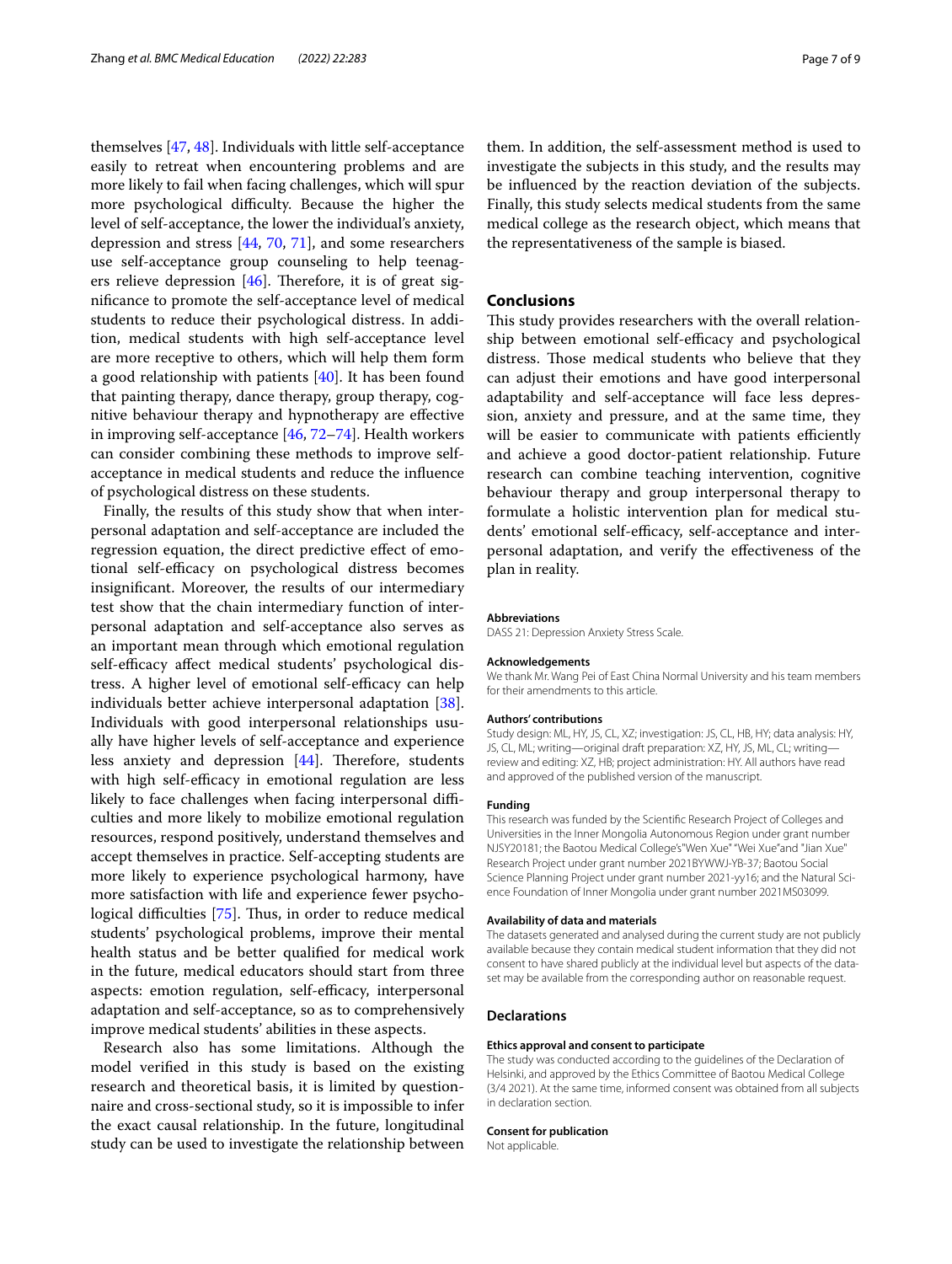#### **Competing interests**

The authors have no conficts of interest to declare.

#### **Author details**

<sup>1</sup> School of Psychology, Inner Mongolia Normal University, 81 Zhaowuda Road, Saihan District, Hohhot 010022, China. <sup>2</sup> School of Humanity, Baotou Medical College, No.31 Jianshe Road, East District, Baotou 014040, China. <sup>3</sup>School of Physical Education, Inner Mongolia Normal University, 81 Zhaowuda Road, Saihan District, Hohhot010022, China.

Received: 28 December 2021 Accepted: 4 April 2022

#### **References**

- <span id="page-7-0"></span>1. Heinen I, Bullinger M, Kocalevent RD. Perceived stress in frst year medical students - associations with personal resources and emotional distress. BMC Med Educ. 2017;17(1):4.
- <span id="page-7-1"></span>2. Gebremedhin HT, Biftu BB, Lebessa MT, Weldeyes AZ, Gebru TT, Petrucka P. Prevalence and Associated Factors of Psychological Distress Among Secondary School Students in Mekelle City, Tigray Region, Ethiopia: Cross-Sectional Study. Psychol Res Behav Manag. 2020;13:473–80.
- <span id="page-7-2"></span>3. Abdel Wahed WY, Hassan SK. Prevalence and associated factors of stress, anxiety and depression among medical Fayoum University students. Alexandria Journal of Medicine. 2019;53(1):77–84.
- 4. Fawzy M, Hamed SA. Prevalence of psychological stress, depression and anxiety among medical students in Egypt. Psychiatry Res. 2017;255:186–94.
- <span id="page-7-3"></span>5. Moutinho IL, Maddalena NC, Roland RK, Lucchetti AL, Tibirica SH, Ezequiel OD, Lucchetti G. Depression, stress and anxiety in medical students: A cross-sectional comparison between students from diferent semesters. Rev Assoc Med Bras (1992). 2017;63(1):21–8.
- <span id="page-7-4"></span>6. Eller T, Aluoja A, Vasar V, Veldi M. Symptoms of anxiety and depression in Estonian medical students with sleep problems. Depress Anxiety. 2006;23(4):250–6.
- <span id="page-7-5"></span>7. Toubasi AA, Khraisat BR, AbuAnzeh RB, Kalbouneh HM. A cross sectional study: The association between sleeping quality and stress among second and third medical students at the University of Jordan. Int J Psychiat Med. 2021;57:009121742110112.
- <span id="page-7-6"></span>8. Yucens B, Uzer A. The relationship between internet addiction, social anxiety, impulsivity, self-esteem, and depression in a sample of Turkish undergraduate medical students. Psychiatry Res. 2018;267:313–8.
- <span id="page-7-7"></span>9. Miletic V, Lukovic JA, Ratkovic N, Aleksic D, Grgurevic A. Demographic risk factors for suicide and depression among Serbian medical school students. Soc Psychiatry Psychiatr Epidemiol. 2015;50(4):633–8.
- <span id="page-7-8"></span>10. Yang X, Yang C, Chen P, Sun X, Wang Y. Relationship between Selfregulation Orientation, Depression, Anxiety symptoms and Suicide risk of Medical Students. Chin J School Health. 2020;41(09):1354–7.
- <span id="page-7-9"></span>11. van Zyl PM, Joubert G, Bowen E, du Plooy F, Francis C, Jadhunandan S, Fredericks F, Metz L. Depression, anxiety, stress and substance use in medical students in a 5-year curriculum. Afr J Health Prof Ed. 2017;9(2):67–72.
- <span id="page-7-10"></span>12. Waqas A, Rehman A, Malik A, Muhammad U, Khan S, Mahmood N. Association of Ego Defense Mechanisms with Academic Performance, Anxiety and Depression in Medical Students: A Mixed Methods Study. Cureus. 2015;7(9):e337.
- <span id="page-7-11"></span>13. Gan GG, Yuen Ling H. Anxiety, depression and quality of life of medical students in Malaysia. Med J Malaysia. 2019;74(1):57–61.
- <span id="page-7-12"></span>14. Bashir MBA, Mohamed SOA, Nkfusai CN, Bede F, Oladimeji O, Tsoka-Gwegweni JM, Cumber SN. Assessment of minor psychiatric morbidity, stressors, and barriers of seeking help among medical students at the University of Khartoum, Khartoum. Sudan Pan Afr Med J. 2020;35:87.
- <span id="page-7-13"></span>15. Bandura A. Self-Efficacy Mechanism in Human Agency. Am Psychol. 1982;37(2):122–47.
- <span id="page-7-14"></span>16. Klassen RM, Klassen JRL. Self-efficacy beliefs of medical students: a critical review. Perspect Med Educ. 2018;7(2):76–82.
- <span id="page-7-15"></span>17. Wu H, Li S, Zheng J, Guo J. Medical students' motivation and academic performance: the mediating roles of self-efficacy and learning engagement. Med Educ Online. 2020;25(1):1742964.
- 18. Hayat AA, Shateri K, Amini M, Shokrpour N. Relationships between academic self-efficacy, learning-related emotions, and metacognitive learning strategies with academic performance in medical students: a structural equation model. BMC Med Educ. 2020;20(1):76.
- <span id="page-7-16"></span>19. Goodin JB, Dufy RD, Borges NJ, Ulman CA, D'Brot VM, Manuel RS. Medical students with low self-efficacy bolstered by calling to medical speciality. Perspect Med Educ. 2014;3(2):89–100.
- <span id="page-7-17"></span>20. Caprara GV, Di Giunta L, Eisenberg N, Gerbino M, Pastorelli C, Tramontano C. Assessing regulatory emotional self-efficacy in three countries. Psychol Assess. 2008;20(3):227–37.
- <span id="page-7-18"></span>21. Tamir M, Mauss IB. Implications for Well-Being. In: Social Cognitive Factors in Emotion Regulation. Emotion Regulation and Well-Being. edn. 2011. p. 31–47.
- <span id="page-7-19"></span>22. Benfer N, Bardeen JR, Clauss K. Experimental manipulation of emotion regulation self-efficacy: Effects on emotion regulation ability, perceived effort in the service of regulation, and affective reactivity. J Contextual Behav Sci. 2018;10:108–14.
- <span id="page-7-20"></span>23. Chen G, He J, Zhang B, Fan X. Revisiting the relationship between body dissatisfaction and eating disorder symptoms in Chinese adolescents: the mediating roles of regulatory emotional self-efficacy and depression symptoms. Eat Weight Disord. 2021;26(1):239–47.
- <span id="page-7-21"></span>24. Dou K, Wang Y-J, Bin JLI, Liu YZ. Core Self-Evaluation, Regulatory Emotional Self-Efficacy, and Depressive Symptoms: Testing Two Mediation Models. Soc Behav Personal Int J. 2016;44(3):391–9.
- <span id="page-7-22"></span>25. Yuan G, Xu W, Liu Z, Liu C, Li W, An Y. Dispositional Mindfulness, Posttraumatic Stress Disorder Symptoms and Academic Burnout in Chinese Adolescents Following a Tornado: The Role of Mediation through Regulatory Emotional Self-Efficacy. Journal of Aggression, Maltreatment & Trauma. 2018;27(5):487–504.
- <span id="page-7-23"></span>26. Ying J, You J, Guo J. The protective effects of youth assets on the associations among academic stress, regulatory emotional self-efficacy, and suicidal risk: A moderated mediation model. Children and Youth Services Review. 2020;119:105660.
- <span id="page-7-24"></span>27. Wu Q, Ran G, Zhang Q. Rejection sensitivity and trait anxiety: the indirect effects of regulatory emotional self-efficacy and shyness. Curr Psychol. 2020:1–10.
- <span id="page-7-25"></span>28. Darwin C. The history of psychology. In: Expression of the emotions in man and animals. Fundamental questions. edn. New York, NY: Oxford University Press; 2003. p. 188–202.
- <span id="page-7-26"></span>29. Bedel A. The Relationship between Interpersonal Problem Solving, Positive - Negative Afect and Anxiety. Stud Psychol. 2015;57(2):121–33.
- 30. Huh HJ, Kim SY, Yu JJ, Chae JH. Childhood trauma and adult interpersonal relationship problems in patients with depression and anxiety disorders. Ann Gen Psychiatry. 2014;13:26.
- <span id="page-7-27"></span>31. Shin KE, Newman MG. Self- and other-perceptions of interpersonal problems: Efects of generalized anxiety, social anxiety, and depression. J Anxiety Disord. 2019;65:1–10.
- <span id="page-7-28"></span>32. Coyne JC. Toward an interactional description of depression. Psychiatry. 1976;39(1):28–40.
- <span id="page-7-29"></span>33. Joiner TE, Metalsky GI. A prospective test of an integrative interpersonal theory of depression: A naturalistic study of college roommates. J Pers Soc Psychol. 1995;69(4):778–88.
- <span id="page-7-30"></span>34. Bright KS, Mughal MK, Wajid A, Lane-Smith M, Murray L, Roy N, Van Zanten SV, McNeil DA, Stuart S, Kingston D. Internet-based interpersonal psychotherapy for stress, anxiety, and depression in prenatal women: study protocol for a pilot randomized controlled trial. Trials. 2019;20(1):814.
- <span id="page-7-31"></span>35. Ha JF, Longnecker N. Doctor-patient communication: a review. Ochsner J. 2010;10(1):38–43.
- <span id="page-7-32"></span>36. Kong L, Chu Z, Li Y. A Study of Efects of E-Learning Based Exploratory Education on Students' Self-Efficacy and Interpersonal Relationship. Revista de Cercetare si Interventie Sociala. 2021;72:33–43.
- <span id="page-7-33"></span>37. Pu J, Zhou X, Liu L, Zhang Y, Yang L, Yuan S, Zhang H, Han Y, Zou D, Xie P. Efficacy and acceptability of interpersonal psychotherapy for depression in adolescents: A meta-analysis of randomized controlled trials. Psychiatry Res. 2017;253:226–32.
- <span id="page-7-34"></span>38. Hu R, Peng S, Mao H. Zhang b: The Relationship between Smartphone Addiction and Interpersonal Adaptation in Adolescents: the Mediating Role of Emotional Adjustment Efficacy and Cognitive Failure. Chin J Health Psychol. 2021;29(01):156–60.